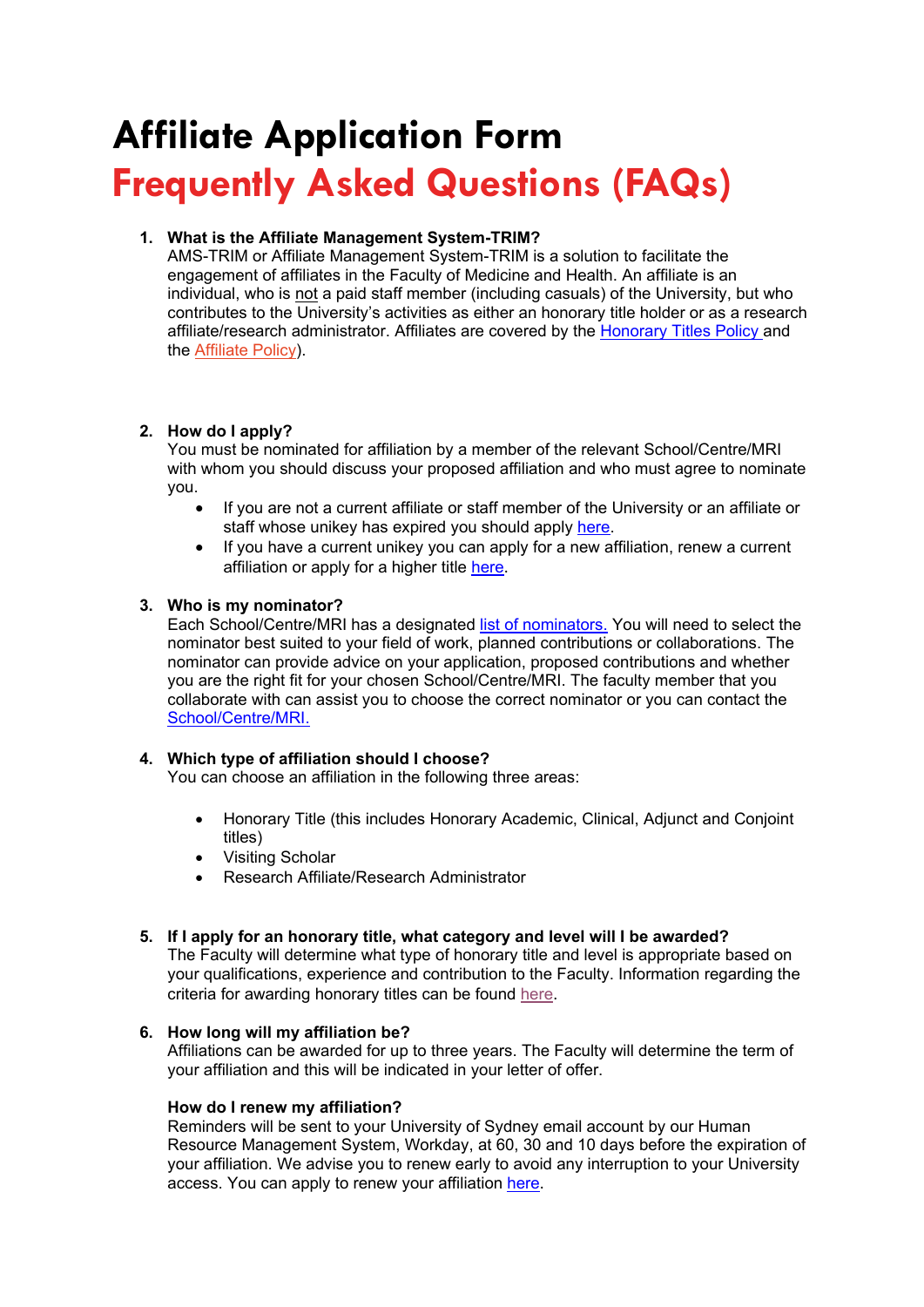**If you wish to apply for an honorary title at a higher level and your current affiliation is due to expire in the next four months, we recommend that you renew at your current level to avoid your affiliation expiring.**

#### **7. What title should I hold in order to supervise HDR students?**

To be registered as Supervisor and Lead Supervisor for HDR students you will need to hold an honorary title at Level B or above, e.g. Adjunct Lecturer, Clinical Associate Professor.

Th University has recently created the External Advisor category for people who make valuable contributions to HDR supervision but who are not staff or affiliates of the University. You are not required to hold an honorary title to act as an External Advisor for HDR students. A system for registration as External Advisor is currently in development. If you wish to be registered as an External Advisor please contact the FMH Research Education team fmh.reteam-sydney@sydney.edu.au and they will notify you when the system is ready and provide assistance with registration.

#### **8. What title must I hold in order to apply for grants?**

If you are applying for a grant through the University of Sydney, you are required to hold a current Honorary Title (other than Visiting Scholar). If you are employed by one of our affiliated Medical Research Institutes, a Research Affiliate title is acceptable.

#### **9. What documents do I need to attach to my application?**

If you are applying for a new honorary title, you must attach a **current** curriculum vitae with full publication list. You may include any additional documentation that supports your application. Should your application be successful, our Human Resources Team will contact you to request proof of identification and visa/work rights (if applicable).

If you are applying for a renewal honorary title at the same level you must attach a **current** curriculum vitae with full publication list.

If you are applying for a renewal honorary title at a **higher** level, you must attach a **current** curriculum vitae with full publication list. You may also wish to attach a statement summarising your contributions since first affiliation and highlighting contributions that in your view meet the criteria for consideration for a higher title.

If you are applying for Research Affiliate or Research Administrator, you must attach a **current** curriculum vitae.

## **10. Who should be my referees?**

For new honorary titles nominations and nominations for a higher title, the names and contact details of referees are required. If you are applying for an honorary title at levels A-C, one of these references can be the appointment letter provided at the time of your employment by the Local Health District/hospital/health provider (if applicable). If you are applying for level D or E titles, referees must be nationally recognised, and for level E at least one of your referees must be internationally recognised. Suitable referees should be discussed with your nominator.

Referees are not required for research affiliate/administrator titles.

#### **11. I have submitted the application form but realise now that it is incorrect.**  Changes cannot be made once you have submitted your application. If you need to withdraw an incorrect application or if you are having difficulties completing the form,